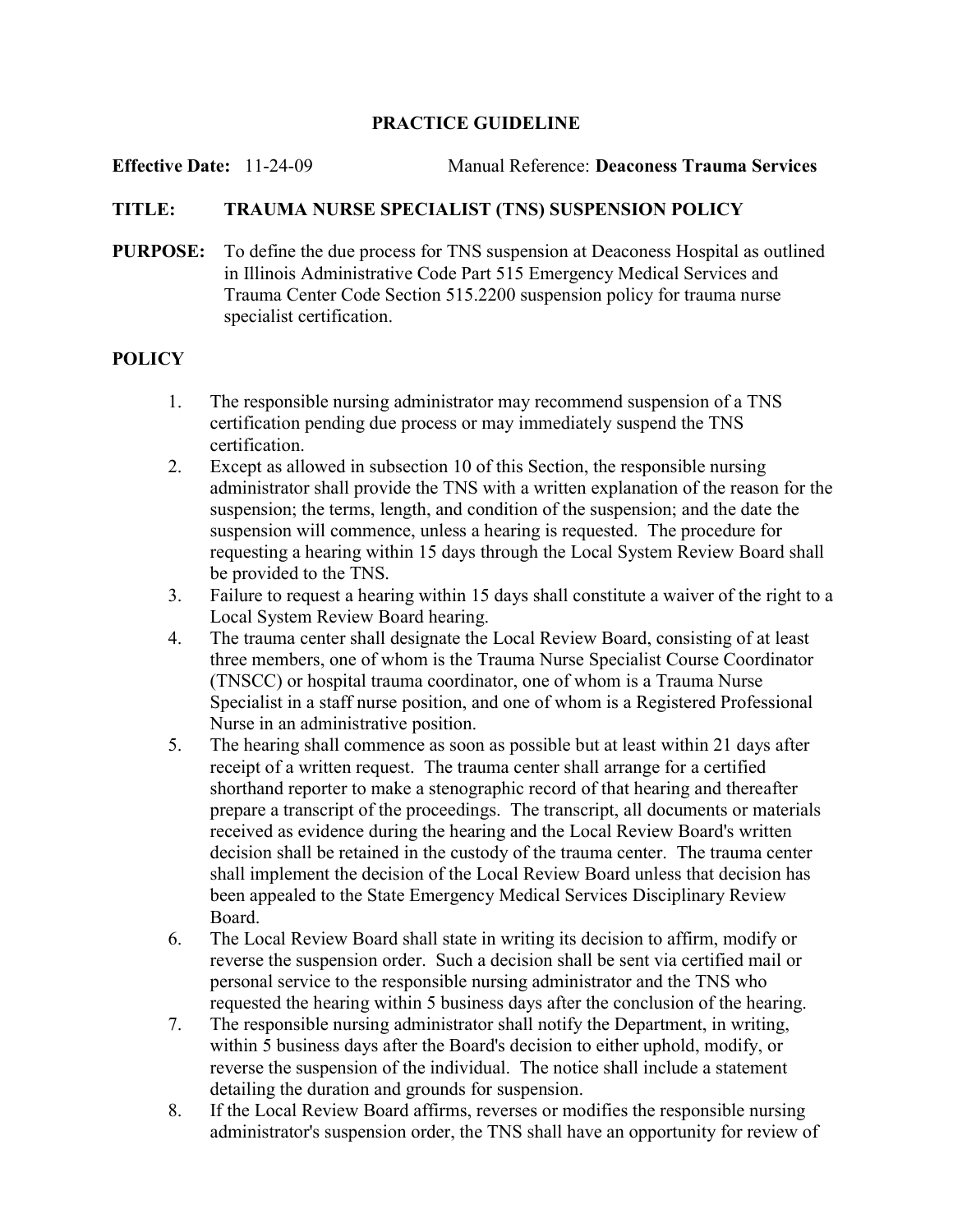the Local Board's decision by the State Emergency Medical Services Disciplinary Review Board.

- 9. Requests by the TNS for review by the EMS Disciplinary Review Board shall be submitted in writing to the Chief of the Department's Division of Emergency Medical Services and Highway Safety within 10 days after receiving the Local Review Board's decision or the responsible nursing administrator's suspension order, whichever is applicable.
- 10. A responsible nursing administrator may immediately suspend an individual if he or she finds that the information in his or her possession indicates that the continuation in practice by the TNS would constitute an imminent danger to the trauma patient. The suspended TNS shall be issued an immediate verbal notification followed by a written suspension order from the responsible nursing administrator, which states the length, terms and basis for the suspension.
	- a. Within 24 hours following the commencement of the suspension, the responsible nursing administrator shall deliver to the Department, by messenger or telefax, a copy of the suspension order, including any written materials that relate to the responsible nursing administrator's decision to suspend the Trauma Nurse Specialist.
	- b. Within 24 hours following commencement of the suspension, the suspended Trauma Nurse Specialist may deliver to the Department, by messenger or telefax, a written response to the suspension order, including any written materials that the Trauma Nurse Specialist believes relate to that response.
	- c. Within 24 hours following receipt of the responsible nursing administrator's suspension order or the Trauma Nurse Specialist's written response, whichever is later, the Director or Director's designee shall determine whether the suspension should be stayed pending the Trauma Nurse Specialist's opportunity for hearing or review, or whether the suspension should continue during the course of that hearing or review. The Director or the Director's designee shall issue this determination to the responsible nursing administrator, who shall immediately notify the suspended Trauma Nurse Specialist. The suspension shall remain in effect during this period of review by the Director or the Director's designee.